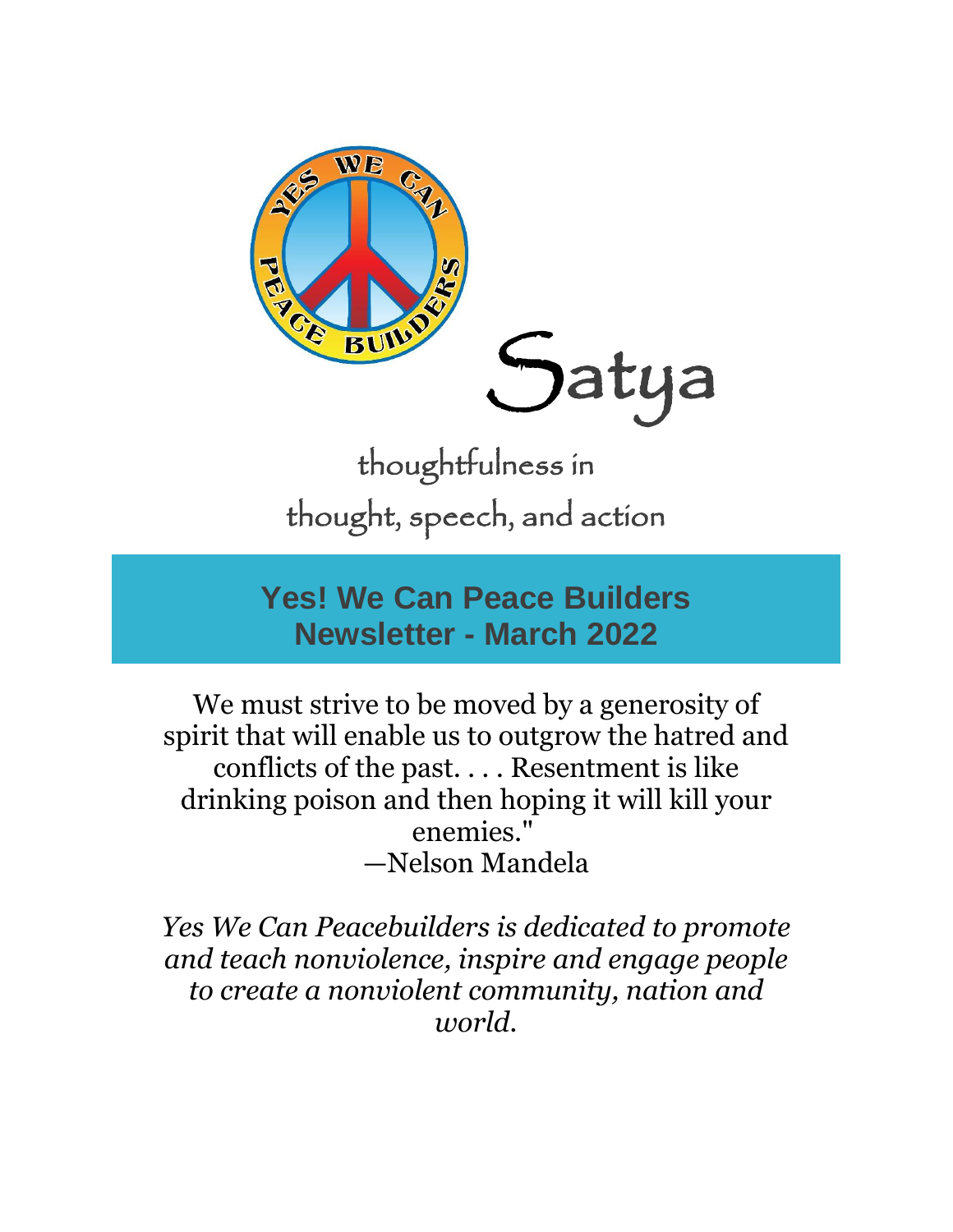## **Life is Fleeting by Ruth Ann Angus**



I saved a life today. It certainly wasn't something I had planned but the circumstance came upon me when I went to my mailbox outside to mail a bill. There confronting me, perched on top near where I needed to raise the red flag that would notify the mail carrier that there was a letter to go in the mail was a beautiful Monarch butterfly. Its wings were standing upright but twitching in the 20 mile an hour blowing wind. I realized immediately it was a prisoner of that wind.

The tiny colorful insect could not raise out its wings to take off from its perch. This posed two problems for me. One, I needed to place my letter inside the box without knocking the box to cause the butterfly to be swept away. Two, if I raised the red flag all the way up the side of the mailbox the creature's wings would continuously bat against it as the wind was relentlessly pushing them in that direction.

Butterfly wings are fragile and at the end of a butterfly's life they are often torn and ragged. I could tell this butterfly was in its prime and an injury would shorten its life span. Then I realized that the life of this tiny creature was literally in my hands. Once the wind gets started at this time of day it doesn't let up until evening hours. It's not often that a life rests in one's hands.

Lately loss of life is all I've heard of as many prominent spiritual leaders have died. Then just a few days ago I knew of the loss of life of a woman who has been a guide and mentor for many of us doing nonviolence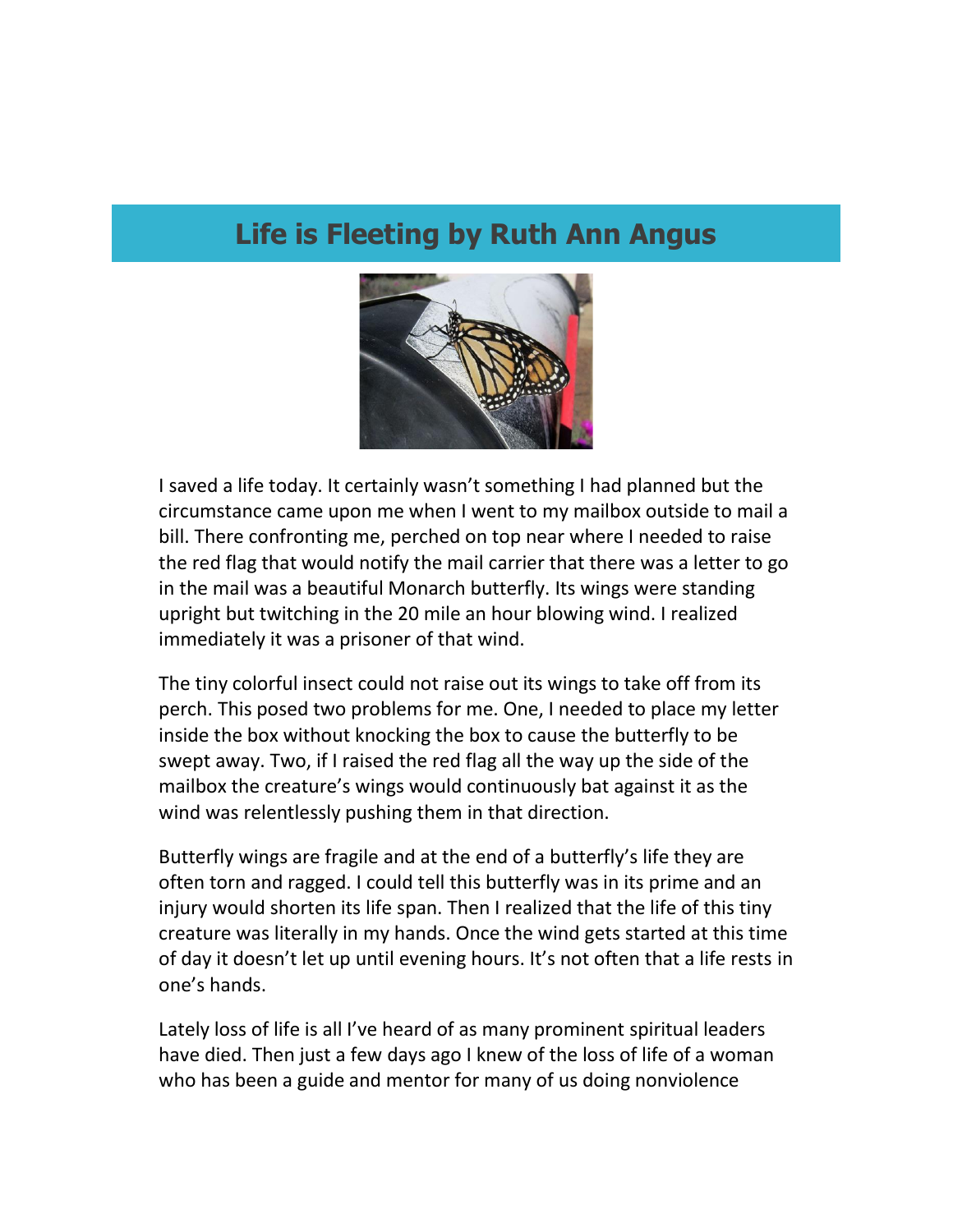education. On the day I heard of it, I wrote to friends who knew her. I said it seems to be the season of loss.

I've often wondered why I am still here since more than once the bell that tolls for us all was ringing for me. But I am still here. Thus, I awake each day and say quietly to myself, "Well, another day."

This morning at 6 AM I heard the unmistakable song of a mockingbird. He returns every year to trill his song. Of course, it may a different bird each year because inevitably the neighborhood cats will one day bring to my yard a lifeless body of a mockingbird. Some say cats should be indoors, but their nature is to roam, and why should we deny them this joy of living even though we know a life will likely be lost because of their existence? It is the cycle of life. I accept loss knowing there is more than one kind of loss, not just the absence of life. All loss is painful and sad.

I spoke softly to the Monarch and then gently took hold of its tiny wings between the tips of two of my fingers and lifted him away from the mailbox out of the wind placing him down near the ground on the side of a bush. He stirred and quickly flexed his wings a few times, turned to face me, and then lifted off to sail away to a better place to wait out the wind.

"Well, another day."

We sit in grief for Veronica Pelicaric, Director of Education at Pace e Bene/Campaign Nonviolence, Dr. Paul Farmer, medical pioneer, and cofounder of the nonprofit health organization "Partners in Health," Archbishop Desmond Tutu, and Buddhist monk Thich Nhat Hanh, and all those now losing their lives as we once again endure war in the world.

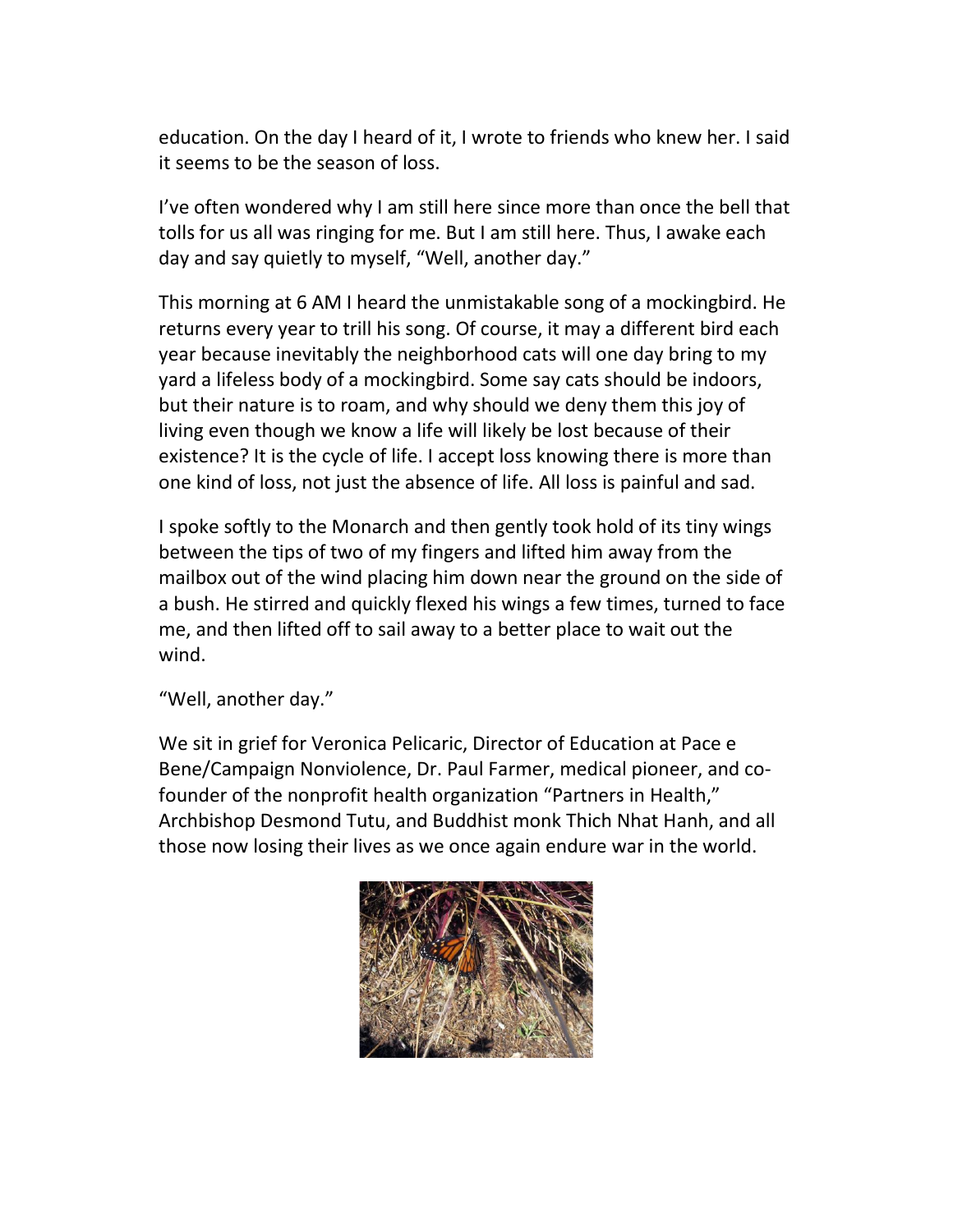## **Choose Freedom by Paula Hulet**

There is a new sign along the highway, located on a rancher's land says "Choose Freedom." The words are splashed against a background of a stylized version of the US flag. Every time I drive by that sign I wonder – what exactly is this rancher trying to tell us? My husband, being the skeptic he is, believes that the sign means freedom to own a gun and use it. But I think it means much more – but exactly what?

By choosing freedom does that mean one gets to do whatever they want whenever they want? Is freedom about having the world function according to my rules and not yours? Is freedom about me only regardless of the costs to others? Is freedom the ability to acquire whatever you want regardless of who or what is stepped on or denied so that personal goals are achieved? By choosing freedom does that mean we ignore mandates (like vaccines or masks), even though the mandates are designed to protect individuals? Is choosing freedom following a mandate? And with recent events, does freedom mean the right to invade another country or the right to protect your home from an invading force? Freedom can be so confusing.

But when I am in a kinder, gentler frame of mind I think the rancher is telling us that freedom is meant for everyone - choosing freedom is being free from oppression, to be able to rise-up against those who would belittle others or see others as less than in some way. Such freedom includes responsibility, a caring for, a speaking up for, seeking justice, equity, and parity for all people, and not just for a few. I like this version of freedom.

I have a hunch that choosing freedom for me means something different than choosing freedom for that rancher. But I can't and won't give up hope. I hope and pray that peace will prevail – peace in the heart of each person so peace will be a reality in the world. I hope that we will all come to see the spark of the divine or the universe, in each other. I continue to hope that we will realize we need each other, working together, so all will thrive in this world. Let us stand together in hope, working to make a peace a reality, freedom a reality for all.